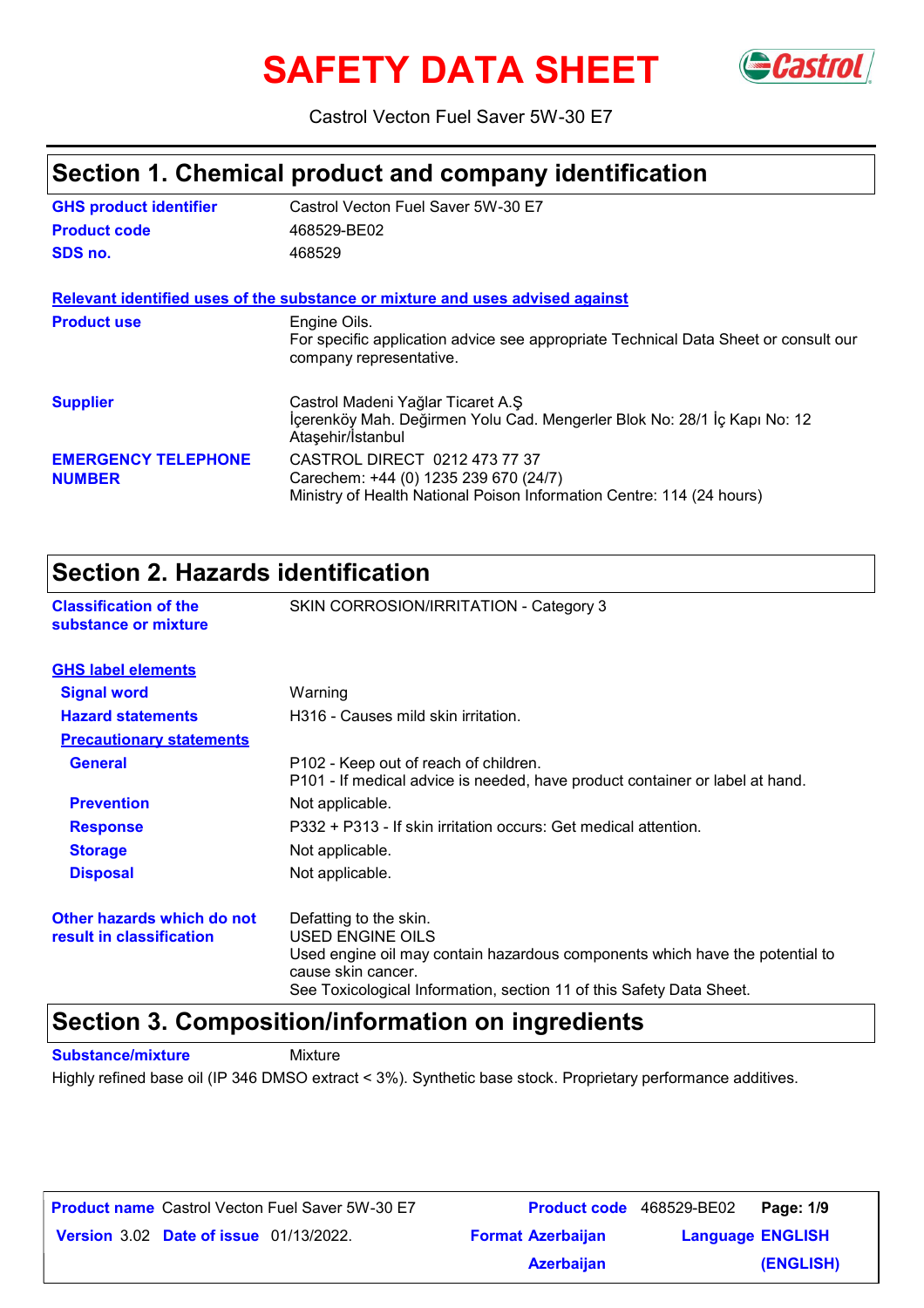# **Section 3. Composition/information on ingredients**

| <b>Ingredient name</b>                                                  | $\frac{9}{6}$ | <b>CAS number</b> |
|-------------------------------------------------------------------------|---------------|-------------------|
| Distillates (petroleum), hydrotreated heavy paraffinic                  | l≥25 - ≤50    | 64742-54-7        |
| Dec-1-ene, homopolymer, hydrogenated Dec-1-ene, oligomers,              | l≥10 - ≤25    | 68037-01-4        |
| hydrogenated                                                            |               |                   |
| Phosphorodithioic acid, mixed O,O-bis(sec-Bu and isooctyl) esters, zinc | 2.5           | 113706-15-3       |
| salts                                                                   |               |                   |
| Long chain alkyl phenol                                                 | ≤3            | Proprietary       |

**There are no additional ingredients present which, within the current knowledge of the supplier and in the concentrations applicable, are classified as hazardous to health or the environment and hence require reporting in this section.**

**Occupational exposure limits, if available, are listed in Section 8.**

### **Section 4. First aid measures**

| <b>Description of necessary first aid measures</b> |                                                                                                                                                                                                                                                                                                                                      |
|----------------------------------------------------|--------------------------------------------------------------------------------------------------------------------------------------------------------------------------------------------------------------------------------------------------------------------------------------------------------------------------------------|
| <b>Inhalation</b>                                  | If inhaled, remove to fresh air. Get medical attention if symptoms occur.                                                                                                                                                                                                                                                            |
| <b>Ingestion</b>                                   | Do not induce vomiting unless directed to do so by medical personnel. Never give<br>anything by mouth to an unconscious person. If unconscious, place in recovery<br>position and get medical attention immediately. Get medical attention if adverse<br>health effects persist or are severe.                                       |
| <b>Skin contact</b>                                | In case of contact, immediately flush skin with plenty of water for at least 15 minutes<br>while removing contaminated clothing and shoes. Wash skin thoroughly with soap<br>and water or use recognised skin cleanser. Wash clothing before reuse. Clean<br>shoes thoroughly before reuse. Get medical attention if symptoms occur. |
| <b>Eye contact</b>                                 | In case of contact, immediately flush eyes with plenty of water for at least 15<br>minutes. Eyelids should be held away from the eyeball to ensure thorough rinsing.<br>Check for and remove any contact lenses. Get medical attention.                                                                                              |
|                                                    | <b>Most important symptoms/effects, acute and delayed</b>                                                                                                                                                                                                                                                                            |
|                                                    | See Section 11 for more detailed information on booth effects and symptoms                                                                                                                                                                                                                                                           |

e Section 11 for more detailed information on health effects and symptoms.

|                                   | Indication of immediate medical attention and special treatment needed, if necessary                                                                                        |
|-----------------------------------|-----------------------------------------------------------------------------------------------------------------------------------------------------------------------------|
| <b>Specific treatments</b>        | No specific treatment.                                                                                                                                                      |
| <b>Notes to physician</b>         | Treatment should in general be symptomatic and directed to relieving any effects.                                                                                           |
| <b>Protection of first-aiders</b> | No action shall be taken involving any personal risk or without suitable training. It<br>may be dangerous to the person providing aid to give mouth-to-mouth resuscitation. |

# **Section 5. Firefighting measures**

| <b>Extinguishing media</b>                               |                                                                                                                                                                                                   |
|----------------------------------------------------------|---------------------------------------------------------------------------------------------------------------------------------------------------------------------------------------------------|
| <b>Suitable extinguishing</b><br>media                   | In case of fire, use foam, dry chemical or carbon dioxide extinguisher or spray.                                                                                                                  |
| <b>Unsuitable extinguishing</b><br>media                 | Do not use water jet.                                                                                                                                                                             |
| <b>Specific hazards arising</b><br>from the chemical     | In a fire or if heated, a pressure increase will occur and the container may burst.                                                                                                               |
| <b>Hazardous thermal</b><br>decomposition products       | Combustion products may include the following:<br>carbon oxides (CO, CO <sub>2</sub> ) (carbon monoxide, carbon dioxide)                                                                          |
| <b>Special protective actions</b><br>for fire-fighters   | Promptly isolate the scene by removing all persons from the vicinity of the incident if<br>there is a fire. No action shall be taken involving any personal risk or without<br>suitable training. |
| <b>Special protective</b><br>equipment for fire-fighters | Fire-fighters should wear positive pressure self-contained breathing apparatus<br>(SCBA) and full turnout gear.                                                                                   |

| <b>Product name</b> Castrol Vecton Fuel Saver 5W-30 E7 | <b>Product code</b> 468529-BE02 |                         | Page: 2/9 |
|--------------------------------------------------------|---------------------------------|-------------------------|-----------|
| <b>Version 3.02 Date of issue 01/13/2022.</b>          | <b>Format Azerbaijan</b>        | <b>Language ENGLISH</b> |           |
|                                                        | <b>Azerbaijan</b>               |                         | (ENGLISH) |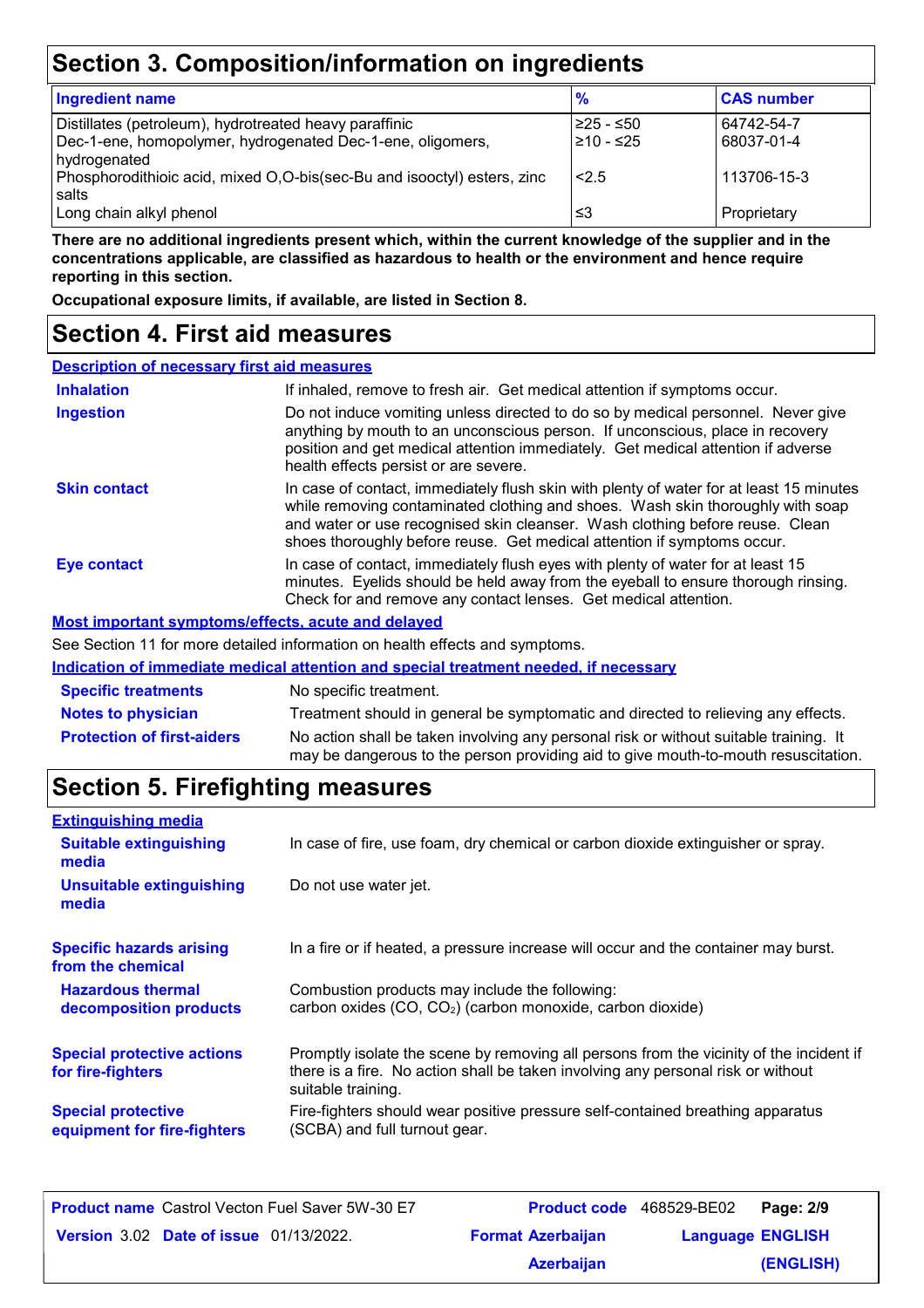# **Section 6. Accidental release measures**

|                                                             | Personal precautions, protective equipment and emergency procedures                                                                                                                                                                                                                                                                                                                                                                  |
|-------------------------------------------------------------|--------------------------------------------------------------------------------------------------------------------------------------------------------------------------------------------------------------------------------------------------------------------------------------------------------------------------------------------------------------------------------------------------------------------------------------|
| For non-emergency<br>personnel                              | No action shall be taken involving any personal risk or without suitable training.<br>Evacuate surrounding areas. Keep unnecessary and unprotected personnel from<br>entering. Do not touch or walk through spilt material. Avoid breathing vapour or<br>mist. Provide adequate ventilation. Put on appropriate personal protective<br>equipment. Floors may be slippery; use care to avoid falling. Contact emergency<br>personnel. |
| For emergency responders                                    | Entry into a confined space or poorly ventilated area contaminated with vapour, mist<br>or fume is extremely hazardous without the correct respiratory protective equipment<br>and a safe system of work. Wear self-contained breathing apparatus. Wear a<br>suitable chemical protective suit. Chemical resistant boots. See also the<br>information in "For non-emergency personnel".                                              |
| <b>Environmental precautions</b>                            | Avoid dispersal of spilt material and runoff and contact with soil, waterways, drains<br>and sewers. Inform the relevant authorities if the product has caused environmental<br>pollution (sewers, waterways, soil or air).                                                                                                                                                                                                          |
| <b>Methods and material for containment and cleaning up</b> |                                                                                                                                                                                                                                                                                                                                                                                                                                      |

| <b>Small spill</b> | Stop leak if without risk. Move containers from spill area. Absorb with an inert<br>material and place in an appropriate waste disposal container. Dispose of via a<br>licensed waste disposal contractor.                                                                                                                                                                                                                                                                                                               |
|--------------------|--------------------------------------------------------------------------------------------------------------------------------------------------------------------------------------------------------------------------------------------------------------------------------------------------------------------------------------------------------------------------------------------------------------------------------------------------------------------------------------------------------------------------|
| <b>Large spill</b> | Stop leak if without risk. Move containers from spill area. Approach the release<br>from upwind. Prevent entry into sewers, water courses, basements or confined<br>areas. Contain and collect spillage with non-combustible, absorbent material e.g.<br>sand, earth, vermiculite or diatomaceous earth and place in container for disposal<br>according to local regulations. Contaminated absorbent material may pose the<br>same hazard as the spilt product. Dispose of via a licensed waste disposal<br>contractor. |

# **Section 7. Handling and storage**

#### **Precautions for safe handling**

| <b>Protective measures</b>                                                       | Put on appropriate personal protective equipment (see Section 8). Do not ingest.<br>Avoid contact with eyes, skin and clothing. Avoid breathing vapour or mist. Keep in<br>the original container or an approved alternative made from a compatible material,<br>kept tightly closed when not in use. Empty containers retain product residue and<br>can be hazardous. Do not reuse container.                                                                                                                                                                                                 |
|----------------------------------------------------------------------------------|------------------------------------------------------------------------------------------------------------------------------------------------------------------------------------------------------------------------------------------------------------------------------------------------------------------------------------------------------------------------------------------------------------------------------------------------------------------------------------------------------------------------------------------------------------------------------------------------|
| <b>Advice on general</b><br>occupational hygiene                                 | Eating, drinking and smoking should be prohibited in areas where this material is<br>handled, stored and processed. Wash thoroughly after handling. Remove<br>contaminated clothing and protective equipment before entering eating areas. See<br>also Section 8 for additional information on hygiene measures.                                                                                                                                                                                                                                                                               |
| <b>Conditions for safe storage,</b><br>including any<br><b>incompatibilities</b> | Store in accordance with local regulations. Store in original container protected<br>from direct sunlight in a dry, cool and well-ventilated area, away from incompatible<br>materials (see Section 10) and food and drink. Keep container tightly closed and<br>sealed until ready for use. Store and use only in equipment/containers designed for<br>use with this product. Containers that have been opened must be carefully resealed<br>and kept upright to prevent leakage. Do not store in unlabelled containers. Use<br>appropriate containment to avoid environmental contamination. |
| <b>Not suitable</b>                                                              | Prolonged exposure to elevated temperature.                                                                                                                                                                                                                                                                                                                                                                                                                                                                                                                                                    |

| <b>Product name</b> Castrol Vecton Fuel Saver 5W-30 E7 |                          | Product code 468529-BE02 | Page: 3/9 |
|--------------------------------------------------------|--------------------------|--------------------------|-----------|
| <b>Version 3.02 Date of issue 01/13/2022.</b>          | <b>Format Azerbaijan</b> | <b>Language ENGLISH</b>  |           |
|                                                        | <b>Azerbaijan</b>        |                          | (ENGLISH) |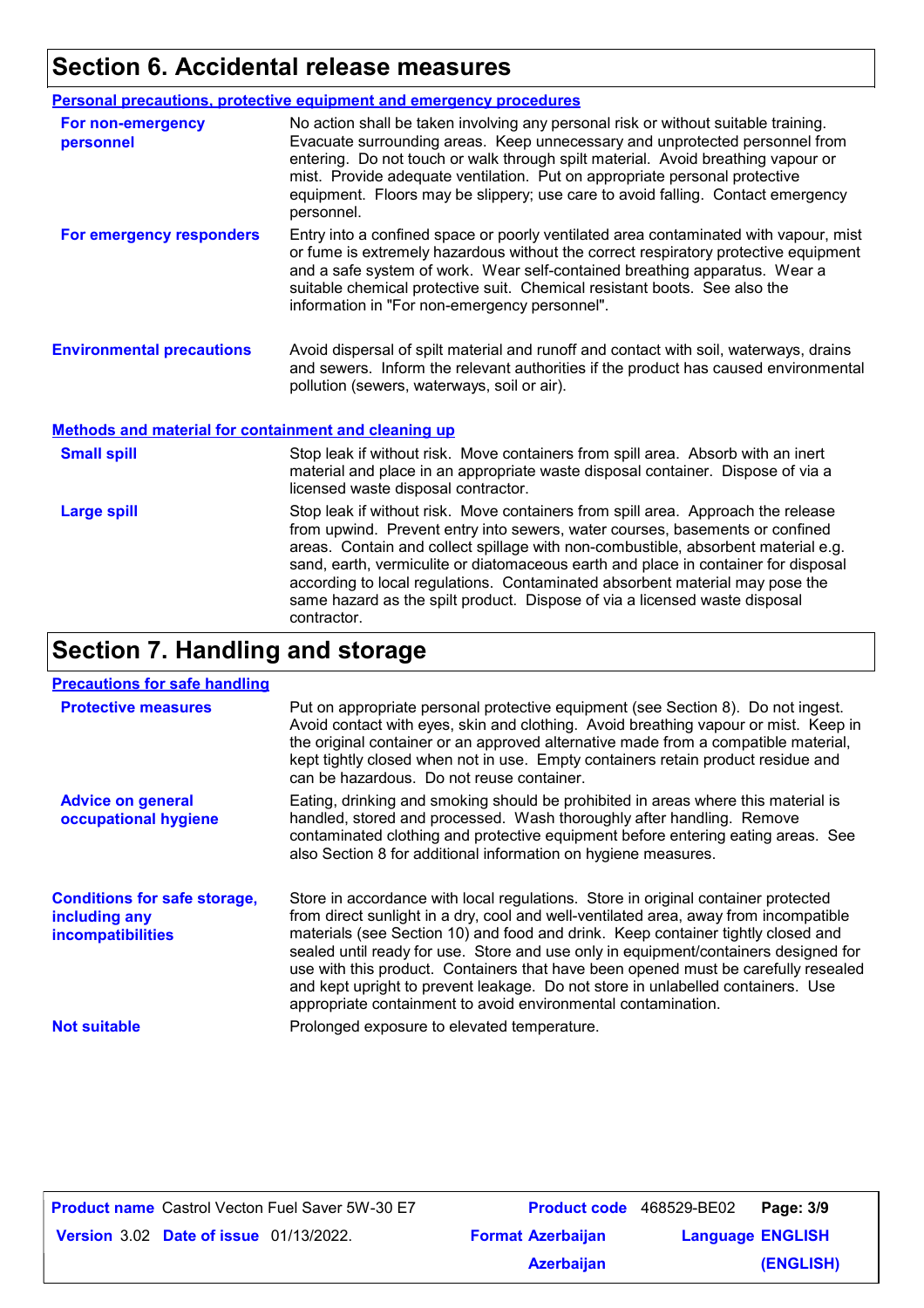# **Section 8. Exposure controls/personal protection**

#### **Control parameters**

#### **Occupational exposure limits**

None.

| <b>Appropriate engineering</b><br>controls | Provide exhaust ventilation or other engineering controls to keep the relevant<br>airborne concentrations below their respective occupational exposure limits.<br>All activities involving chemicals should be assessed for their risks to health, to<br>ensure exposures are adequately controlled. Personal protective equipment should<br>only be considered after other forms of control measures (e.g. engineering controls)<br>have been suitably evaluated. Personal protective equipment should conform to<br>appropriate standards, be suitable for use, be kept in good condition and properly<br>maintained.<br>Your supplier of personal protective equipment should be consulted for advice on<br>selection and appropriate standards. For further information contact your national<br>organisation for standards.<br>The final choice of protective equipment will depend upon a risk assessment. It is |
|--------------------------------------------|------------------------------------------------------------------------------------------------------------------------------------------------------------------------------------------------------------------------------------------------------------------------------------------------------------------------------------------------------------------------------------------------------------------------------------------------------------------------------------------------------------------------------------------------------------------------------------------------------------------------------------------------------------------------------------------------------------------------------------------------------------------------------------------------------------------------------------------------------------------------------------------------------------------------|
| <b>Environmental exposure</b><br>controls  | important to ensure that all items of personal protective equipment are compatible.<br>Emissions from ventilation or work process equipment should be checked to ensure<br>they comply with the requirements of environmental protection legislation. In some<br>cases, fume scrubbers, filters or engineering modifications to the process<br>equipment will be necessary to reduce emissions to acceptable levels.                                                                                                                                                                                                                                                                                                                                                                                                                                                                                                   |
| <b>Individual protection measures</b>      |                                                                                                                                                                                                                                                                                                                                                                                                                                                                                                                                                                                                                                                                                                                                                                                                                                                                                                                        |
| <b>Hygiene measures</b>                    | Wash hands, forearms and face thoroughly after handling chemical products, before<br>eating, smoking and using the lavatory and at the end of the working period.<br>Appropriate techniques should be used to remove potentially contaminated clothing.<br>Wash contaminated clothing before reusing. Ensure that eyewash stations and<br>safety showers are close to the workstation location.                                                                                                                                                                                                                                                                                                                                                                                                                                                                                                                        |
| <b>Eye/face protection</b>                 | Safety glasses with side shields.                                                                                                                                                                                                                                                                                                                                                                                                                                                                                                                                                                                                                                                                                                                                                                                                                                                                                      |
| <b>Skin protection</b>                     |                                                                                                                                                                                                                                                                                                                                                                                                                                                                                                                                                                                                                                                                                                                                                                                                                                                                                                                        |
| <b>Hand protection</b>                     | Wear protective gloves if prolonged or repeated contact is likely. Wear chemical<br>resistant gloves. Recommended: Nitrile gloves. The correct choice of protective<br>gloves depends upon the chemicals being handled, the conditions of work and use,<br>and the condition of the gloves (even the best chemically resistant glove will break<br>down after repeated chemical exposures). Most gloves provide only a short time of<br>protection before they must be discarded and replaced. Because specific work<br>environments and material handling practices vary, safety procedures should be<br>developed for each intended application. Gloves should therefore be chosen in<br>consultation with the supplier/manufacturer and with a full assessment of the<br>working conditions.                                                                                                                        |
| <b>Body protection</b>                     | Use of protective clothing is good industrial practice.<br>Personal protective equipment for the body should be selected based on the task<br>being performed and the risks involved and should be approved by a specialist<br>before handling this product.<br>Cotton or polyester/cotton overalls will only provide protection against light<br>superficial contamination that will not soak through to the skin. Overalls should be<br>laundered on a regular basis. When the risk of skin exposure is high (e.g. when<br>cleaning up spillages or if there is a risk of splashing) then chemical resistant aprons<br>and/or impervious chemical suits and boots will be required.                                                                                                                                                                                                                                  |
| <b>Respiratory protection</b>              | In case of insufficient ventilation, wear suitable respiratory equipment.<br>The correct choice of respiratory protection depends upon the chemicals being<br>handled, the conditions of work and use, and the condition of the respiratory<br>equipment. Safety procedures should be developed for each intended application.<br>Respiratory protection equipment should therefore be chosen in consultation with<br>the supplier/manufacturer and with a full assessment of the working conditions.                                                                                                                                                                                                                                                                                                                                                                                                                  |

| <b>Product name</b> Castrol Vecton Fuel Saver 5W-30 E7 |                          | <b>Product code</b> 468529-BE02 | Page: 4/9 |
|--------------------------------------------------------|--------------------------|---------------------------------|-----------|
| <b>Version 3.02 Date of issue 01/13/2022.</b>          | <b>Format Azerbaijan</b> | <b>Language ENGLISH</b>         |           |
|                                                        | <b>Azerbaijan</b>        |                                 | (ENGLISH) |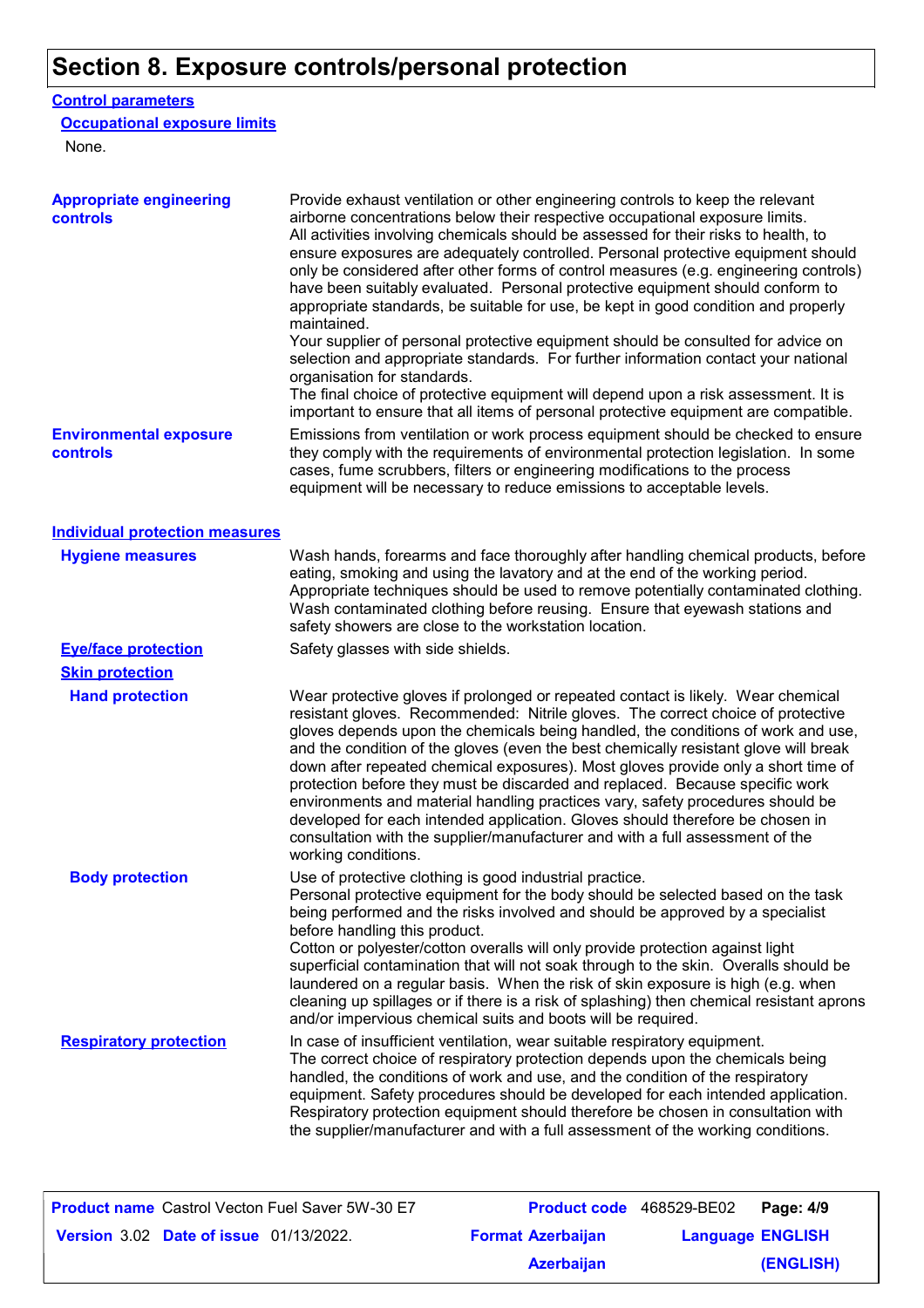# **Section 9. Physical and chemical properties**

The conditions of measurement of all properties are at standard temperature and pressure unless otherwise indicated.

| <b>Appearance</b>                                                 |                                                |                         |
|-------------------------------------------------------------------|------------------------------------------------|-------------------------|
| <b>Physical state</b>                                             | Liquid.                                        |                         |
| <b>Colour</b>                                                     | Amber. [Light]                                 |                         |
| <b>Odour</b>                                                      | Not available.                                 |                         |
| <b>Odour threshold</b>                                            | Not available.                                 |                         |
| рH                                                                | Not applicable.                                |                         |
| <b>Melting point</b>                                              | Not available.                                 |                         |
| <b>Boiling point, initial boiling</b><br>point, and boiling range | Not available.                                 |                         |
| <b>Flash point</b>                                                | Closed cup: $220^{\circ}$ C (428 $^{\circ}$ F) |                         |
| <b>Evaporation rate</b>                                           | Not available.                                 |                         |
| <b>Flammability</b>                                               | Not applicable. Based on - Physical state      |                         |
| Lower and upper explosion<br>limit/flammability limit             | Not available.                                 |                         |
| <b>Vapour pressure</b>                                            |                                                | Vapour Pressure at 20°C |

|                                                                                      | Vapour Pressure at 20°C |         | Vapour pressure at 50°C |          |     |               |
|--------------------------------------------------------------------------------------|-------------------------|---------|-------------------------|----------|-----|---------------|
| <b>Ingredient name</b>                                                               | mm Hg                   | kPa     | <b>Method</b>           | mm<br>Hg | kPa | <b>Method</b> |
| Distillates (petroleum),<br>hydrotreated heavy<br>paraffinic                         | <0.08                   | < 0.011 | <b>ASTM D 5191</b>      |          |     |               |
| Distillates (petroleum),<br>hydrotreated heavy<br>paraffinic                         | < 0.08                  | < 0.011 | <b>ASTM D 5191</b>      |          |     |               |
| Dec-1-ene,<br>homopolymer,<br>hydrogenated Dec-<br>1-ene, oligomers,<br>hydrogenated | 0                       | 0       | <b>ASTME</b><br>1194-87 |          |     |               |
| Distillates (petroleum),<br>solvent-dewaxed heavy<br>paraffinic                      | < 0.08                  | < 0.011 | <b>ASTM D 5191</b>      |          |     |               |

**Relative density Solubility Partition coefficient: noctanol/water Density Density** <1000 kg/m<sup>3</sup> (<1 g/cm<sup>3</sup>) at 15°C **Relative vapour density**

| <b>Auto-ignition temperature</b> | <b>Ingredient name</b>                                                                                                                      | °C         | ۰F                         | <b>Method</b> |
|----------------------------------|---------------------------------------------------------------------------------------------------------------------------------------------|------------|----------------------------|---------------|
|                                  | Dec-1-ene, homopolymer,<br>hydrogenated Dec-1-ene, oligomers,<br>hydrogenated                                                               | 343 to 369 | 649.4 to 696.2 ASTM D 2159 |               |
| <b>Decomposition temperature</b> | Not available.                                                                                                                              |            |                            |               |
| <b>Viscosity</b>                 | Kinematic: 72.4 mm <sup>2</sup> /s (72.4 cSt) at $40^{\circ}$ C<br>Kinematic: 11.9 to 12.44 mm <sup>2</sup> /s (11.9 to 12.44 cSt) at 100°C |            |                            |               |
| <b>Particle characteristics</b>  |                                                                                                                                             |            |                            |               |
|                                  |                                                                                                                                             |            |                            |               |

**Partic Median particle size** Not applicable.

insoluble in water.

Not available.

| <b>Product name</b> Castrol Vecton Fuel Saver 5W-30 E7 | <b>Product code</b> 468529-BE02 |                         | Page: 5/9 |  |
|--------------------------------------------------------|---------------------------------|-------------------------|-----------|--|
| <b>Version 3.02 Date of issue 01/13/2022.</b>          | <b>Format Azerbaijan</b>        | <b>Language ENGLISH</b> |           |  |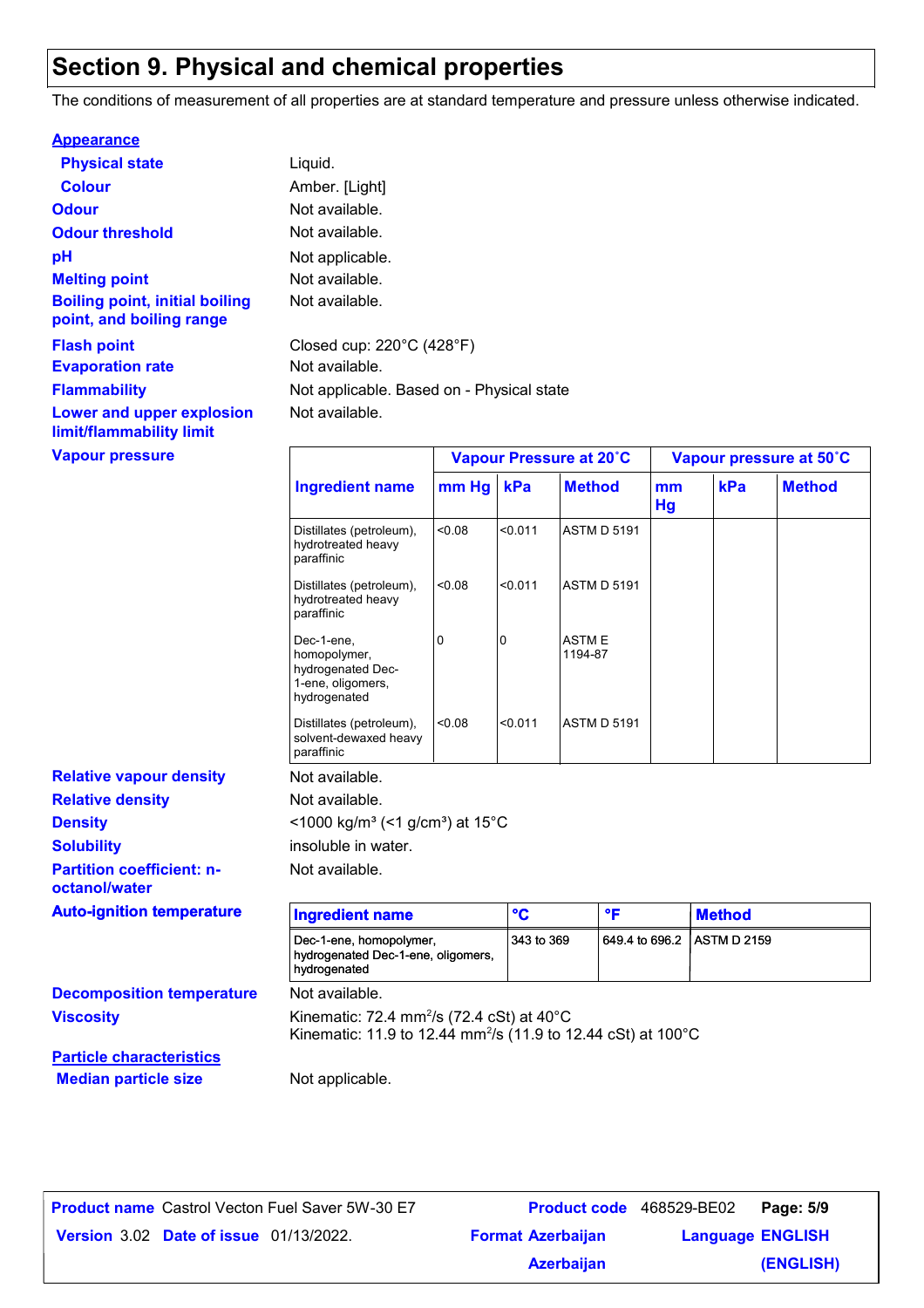# **Section 10. Stability and reactivity**

| <b>Reactivity</b>                                   | No specific test data available for this product. Refer to Conditions to avoid and<br>Incompatible materials for additional information.                                   |
|-----------------------------------------------------|----------------------------------------------------------------------------------------------------------------------------------------------------------------------------|
| <b>Chemical stability</b>                           | The product is stable.                                                                                                                                                     |
| <b>Possibility of hazardous</b><br><b>reactions</b> | Under normal conditions of storage and use, hazardous reactions will not occur.<br>Under normal conditions of storage and use, hazardous polymerisation will not<br>occur. |
| <b>Conditions to avoid</b>                          | Avoid all possible sources of ignition (spark or flame).                                                                                                                   |
| <b>Incompatible materials</b>                       | Reactive or incompatible with the following materials: oxidising materials.                                                                                                |
| <b>Hazardous decomposition</b><br>products          | Under normal conditions of storage and use, hazardous decomposition products<br>should not be produced.                                                                    |
|                                                     |                                                                                                                                                                            |

### **Section 11. Toxicological information**

#### **Information on toxicological effects**

#### **Specific target organ toxicity (repeated exposure)**

| <b>Name</b>             | <b>Category</b> | <b>Route of</b><br>exposure | <b>Target organs</b>     |
|-------------------------|-----------------|-----------------------------|--------------------------|
| Long chain alkyl phenol | Category 2      | $\overline{\phantom{0}}$    | $\overline{\phantom{0}}$ |

#### **Aspiration hazard**

| <b>Name</b>                                                | <b>Result</b>                         |
|------------------------------------------------------------|---------------------------------------|
| Distillates (petroleum), hydrotreated heavy paraffinic     | <b>ASPIRATION HAZARD - Category 1</b> |
| Dec-1-ene, homopolymer, hydrogenated Dec-1-ene, oligomers, | <b>ASPIRATION HAZARD - Category 1</b> |
| hydrogenated                                               |                                       |

| <b>Information on likely routes</b><br>of exposure | Routes of entry anticipated: Dermal, Inhalation.                                                    |
|----------------------------------------------------|-----------------------------------------------------------------------------------------------------|
| <b>Potential acute health effects</b>              |                                                                                                     |
| <b>Eye contact</b>                                 | No known significant effects or critical hazards.                                                   |
| <b>Inhalation</b>                                  | Vapour inhalation under ambient conditions is not normally a problem due to low<br>vapour pressure. |
| <b>Skin contact</b>                                | Causes mild skin irritation. Defatting to the skin.                                                 |
| <b>Ingestion</b>                                   | Irritating to mouth, throat and stomach.                                                            |
|                                                    | <b>Symptoms related to the physical, chemical and toxicological characteristics</b>                 |
| Eye contact                                        | Adverse symptoms may include the following:<br>pain or irritation<br>watering<br>redness            |
| <b>Inhalation</b>                                  | No specific data.                                                                                   |
| <b>Skin contact</b>                                | Adverse symptoms may include the following:<br>irritation<br>redness<br>dryness<br>cracking         |
| <b>Ingestion</b>                                   | No specific data.                                                                                   |
|                                                    |                                                                                                     |

| <b>Product name</b> Castrol Vecton Fuel Saver 5W-30 E7 |                          | <b>Product code</b> 468529-BE02 | Page: 6/9 |
|--------------------------------------------------------|--------------------------|---------------------------------|-----------|
| <b>Version 3.02 Date of issue 01/13/2022.</b>          | <b>Format Azerbaijan</b> | <b>Language ENGLISH</b>         |           |
|                                                        | <b>Azerbaijan</b>        |                                 | (ENGLISH) |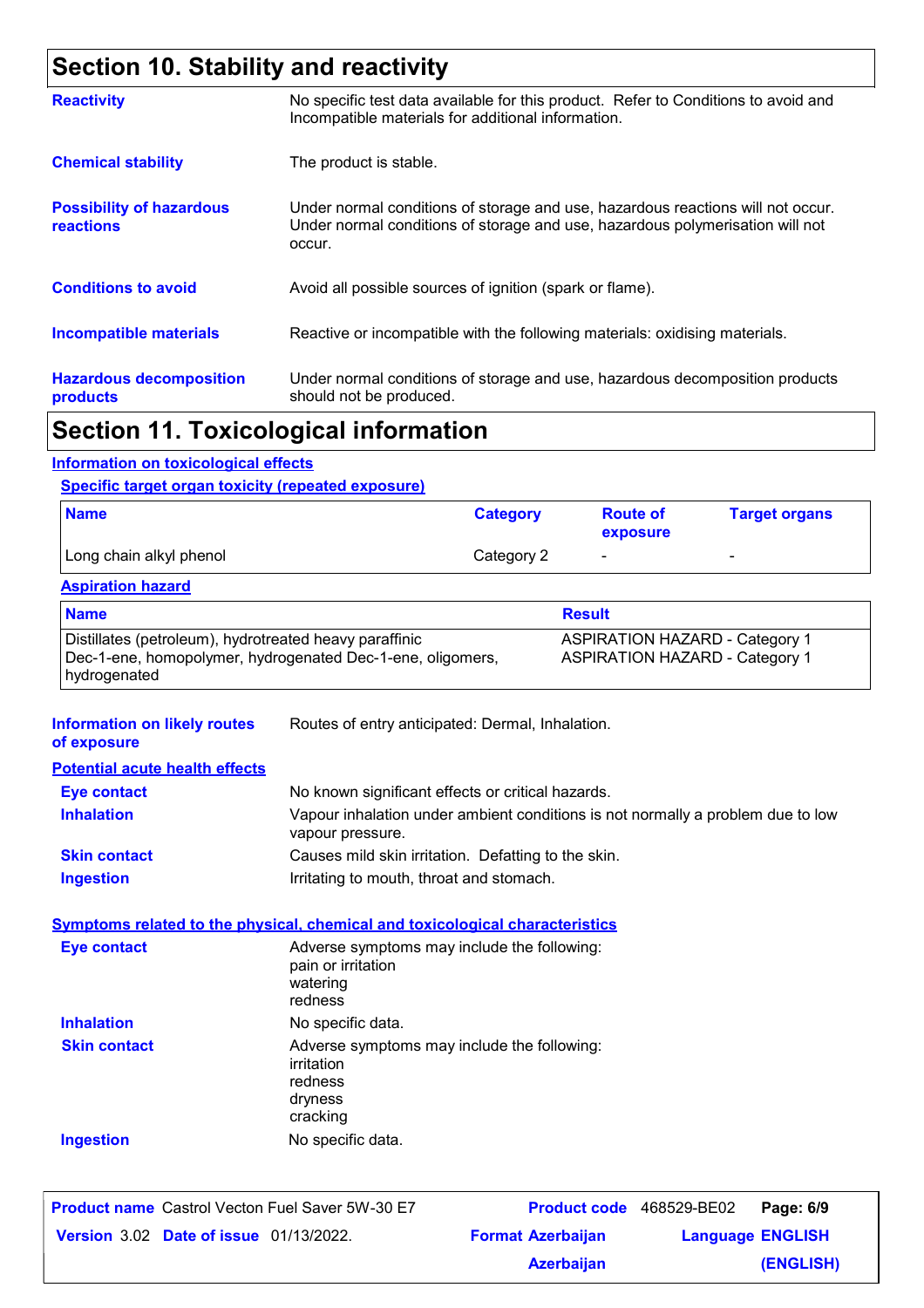# **Section 11. Toxicological information**

#### **Delayed and immediate effects as well as chronic effects from short and long-term exposure**

| <b>Inhalation</b>                       | Overexposure to the inhalation of airborne droplets or aerosols may cause irritation<br>of the respiratory tract.                                                                                                                                                                                                                                                                                           |
|-----------------------------------------|-------------------------------------------------------------------------------------------------------------------------------------------------------------------------------------------------------------------------------------------------------------------------------------------------------------------------------------------------------------------------------------------------------------|
| <b>Potential chronic health effects</b> |                                                                                                                                                                                                                                                                                                                                                                                                             |
| <b>General</b>                          | USED ENGINE OILS<br>Combustion products resulting from the operation of internal combustion engines<br>contaminate engine oils during use. Used engine oil may contain hazardous<br>components which have the potential to cause skin cancer. Frequent or prolonged<br>contact with all types and makes of used engine oil must therefore be avoided and a<br>high standard of personal hygiene maintained. |
| <b>Carcinogenicity</b>                  | No known significant effects or critical hazards.                                                                                                                                                                                                                                                                                                                                                           |
| <b>Mutagenicity</b>                     | No known significant effects or critical hazards.                                                                                                                                                                                                                                                                                                                                                           |
| <b>Teratogenicity</b>                   | No known significant effects or critical hazards.                                                                                                                                                                                                                                                                                                                                                           |
| <b>Developmental effects</b>            | No known significant effects or critical hazards.                                                                                                                                                                                                                                                                                                                                                           |
| <b>Fertility effects</b>                | No known significant effects or critical hazards.                                                                                                                                                                                                                                                                                                                                                           |

#### **Numerical measures of toxicity**

#### **Acute toxicity estimates**

| <b>Route</b> | <b>ATE value</b> |
|--------------|------------------|
| Oral         | 92437.43 mg/kg   |

# **Section 12. Ecological information**

**Environmental effects** No known significant effects or critical hazards.

#### **Persistence and degradability**

Not expected to be rapidly degradable.

#### **Bioaccumulative potential**

This product is not expected to bioaccumulate through food chains in the environment.

| <b>Mobility in soil</b>             |                                                                                                                           |
|-------------------------------------|---------------------------------------------------------------------------------------------------------------------------|
| <b>Mobility</b>                     | Spillages may penetrate the soil causing ground water contamination.                                                      |
| <b>Other ecological information</b> | Spills may form a film on water surfaces causing physical damage to organisms.<br>Oxygen transfer could also be impaired. |

# **Section 13. Disposal considerations**

| <b>Disposal methods</b>                                | The generation of waste should be avoided or minimised wherever possible.<br>Significant quantities of waste product residues should not be disposed of via the<br>foul sewer but processed in a suitable effluent treatment plant. Dispose of surplus<br>and non-recyclable products via a licensed waste disposal contractor. Disposal of<br>this product, solutions and any by-products should at all times comply with the<br>requirements of environmental protection and waste disposal legislation and any<br>regional local authority requirements. Waste packaging should be recycled.<br>Incineration or landfill should only be considered when recycling is not feasible. This<br>material and its container must be disposed of in a safe way. Care should be taken<br>when handling emptied containers that have not been cleaned or rinsed out. Empty<br>containers or liners may retain some product residues. Avoid dispersal of spilt<br>material and runoff and contact with soil, waterways, drains and sewers. |                         |
|--------------------------------------------------------|-------------------------------------------------------------------------------------------------------------------------------------------------------------------------------------------------------------------------------------------------------------------------------------------------------------------------------------------------------------------------------------------------------------------------------------------------------------------------------------------------------------------------------------------------------------------------------------------------------------------------------------------------------------------------------------------------------------------------------------------------------------------------------------------------------------------------------------------------------------------------------------------------------------------------------------------------------------------------------------------------------------------------------------|-------------------------|
| <b>Product name</b> Castrol Vecton Fuel Saver 5W-30 E7 | <b>Product code</b> 468529-BE02                                                                                                                                                                                                                                                                                                                                                                                                                                                                                                                                                                                                                                                                                                                                                                                                                                                                                                                                                                                                     | Page: 7/9               |
| <b>Version 3.02 Date of issue 01/13/2022.</b>          | <b>Format Azerbaijan</b>                                                                                                                                                                                                                                                                                                                                                                                                                                                                                                                                                                                                                                                                                                                                                                                                                                                                                                                                                                                                            | <b>Language ENGLISH</b> |
|                                                        | <b>Azerbaijan</b>                                                                                                                                                                                                                                                                                                                                                                                                                                                                                                                                                                                                                                                                                                                                                                                                                                                                                                                                                                                                                   | <b>(ENGLISH)</b>        |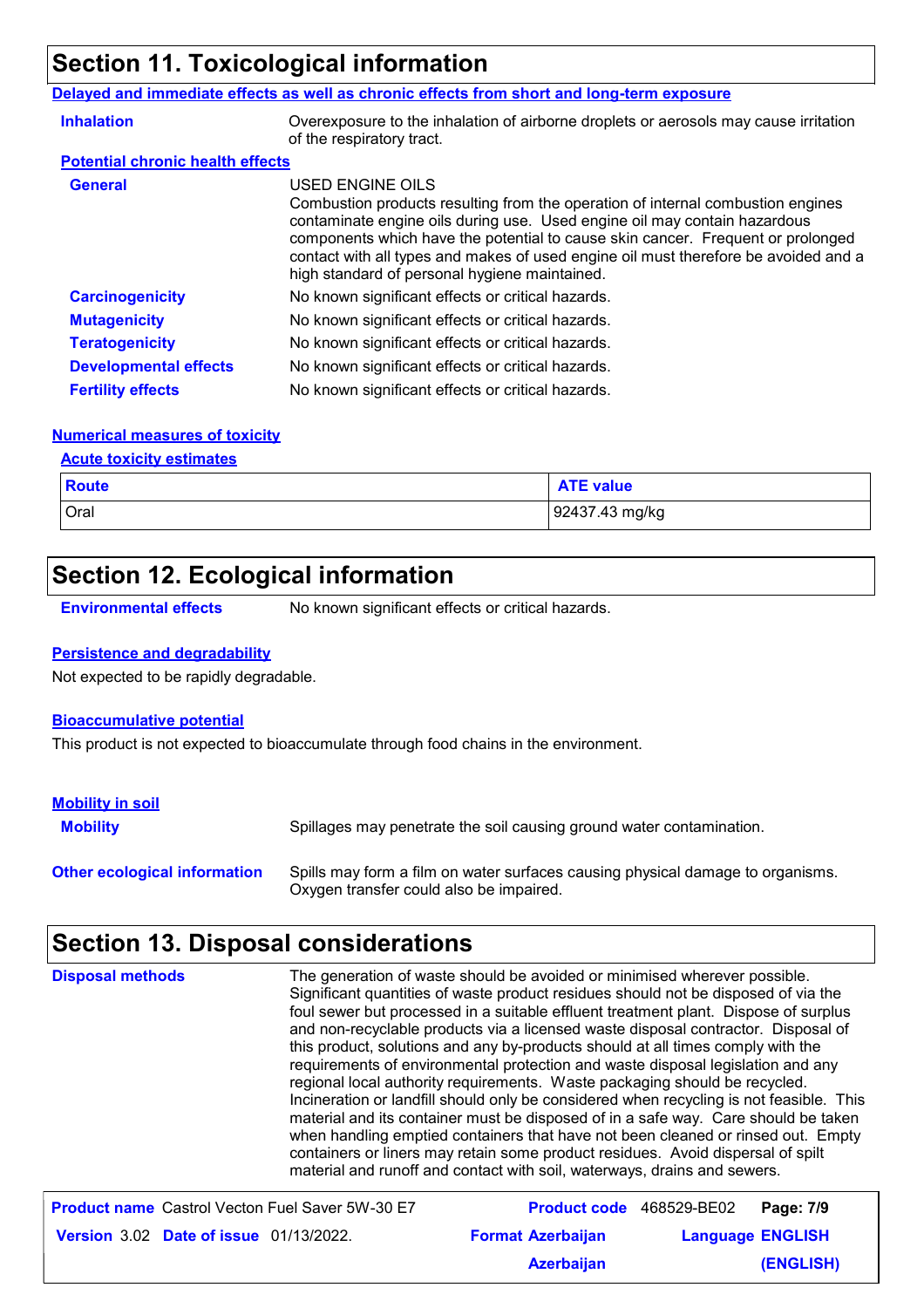# **Section 14. Transport information**

|                                      | <b>IMDG</b>              | <b>IATA</b>              |  |
|--------------------------------------|--------------------------|--------------------------|--|
| <b>UN number</b>                     | Not regulated.           | Not regulated.           |  |
| <b>UN proper</b><br>shipping name    | $\overline{\phantom{0}}$ | $\overline{\phantom{0}}$ |  |
| <b>Transport hazard</b><br>class(es) | $\blacksquare$           | ۰                        |  |
| <b>Packing group</b>                 | $\overline{\phantom{a}}$ | ۰                        |  |
| <b>Environmental</b><br>hazards      | No.                      | No.                      |  |
| <b>Additional</b><br>information     | $\overline{\phantom{0}}$ | $\overline{\phantom{a}}$ |  |

**Special precautions for user** Not available.

# **Section 15. Regulatory information**

#### **Regulation according to other foreign laws**

| <b>REACH Status</b>                                             | The company, as identified in Section 1, sells this product in the EU in compliance<br>with the current requirements of REACH. |
|-----------------------------------------------------------------|--------------------------------------------------------------------------------------------------------------------------------|
| <b>United States inventory</b><br>(TSCA 8b)                     | All components are active or exempted.                                                                                         |
| <b>Australia inventory (AIIC)</b>                               | All components are listed or exempted.                                                                                         |
| <b>Canada inventory</b>                                         | All components are listed or exempted.                                                                                         |
| <b>China inventory (IECSC)</b>                                  | All components are listed or exempted.                                                                                         |
| <b>Japan inventory (CSCL)</b>                                   | All components are listed or exempted.                                                                                         |
| <b>Korea inventory (KECI)</b>                                   | All components are listed or exempted.                                                                                         |
| <b>Philippines inventory</b><br>(PICCS)                         | All components are listed or exempted.                                                                                         |
| <b>Taiwan Chemical</b><br><b>Substances Inventory</b><br>(TCSI) | All components are listed or exempted.                                                                                         |

# **Section 16. Other information**

| <b>History</b>                    |                            |
|-----------------------------------|----------------------------|
| <b>Date of printing</b>           | 1/13/2022                  |
| Date of issue/Date of<br>revision | 1/13/2022                  |
| Date of previous issue            | 1/13/2022                  |
| <b>Version</b>                    | 3.02                       |
| <b>Prepared by</b>                | <b>Product Stewardship</b> |

**Date of issue** 01/13/2022. **Version** 3.02 **Format Azerbaijan Language Product name** Castrol Vecton Fuel Saver 5W-30 E7 **Product code** 468529-BE02 **Page: 8/9** | **Language ENGLISH (ENGLISH)** Product code 468529-BE02 Page: 8/9 **Azerbaijan**